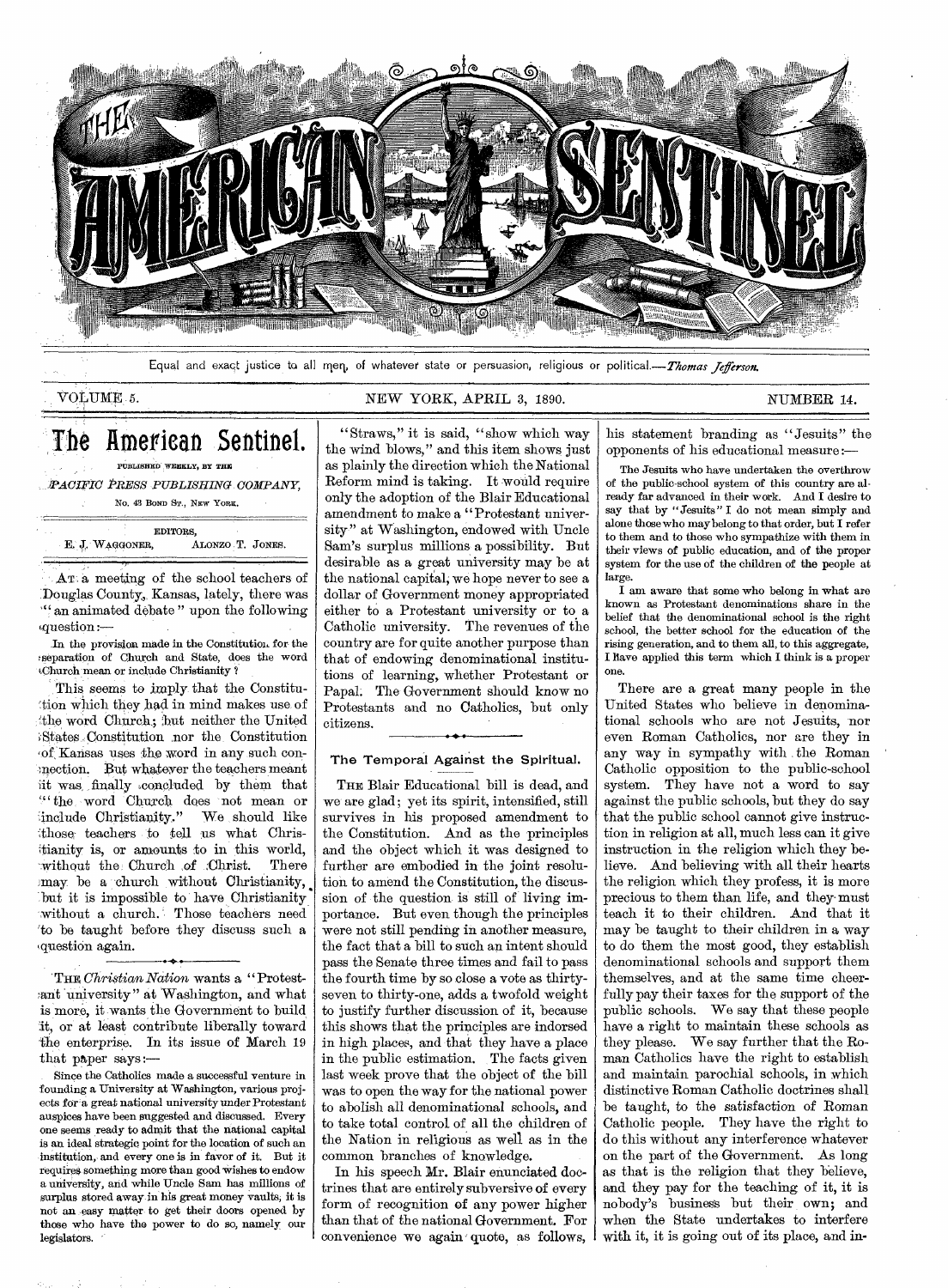terfering with that with which it has no business to have anything to do

All, then, being "Jesuits," according to Mr. Blair's theory, who believe in denominational schools, the following statement shows what is intended by the legislation '

The Educational bill [now the amendment] will decide -the great 'school controversy against the Jesuits; and in favor of the present public system of edueation for all.

Thus it is shown that the object of that legislation is the abolition :of every form of denominational school, and have the public school only, or the private school exactly corresponding to the public school. Next he says:—

Two great institutions in our society undertake to control the education of the child. The publicschool system undertakes to give universal education, and aims to impart that training and to convey that kind and degree of knowledge which shall insure absolute freedom of action to the individual in all the affairs of public and private life which are the subject of voluntary control, and to secure right action by the influence of intelligence and upright motives.

There are many private schools founded upon the same principles as the public-school system, and for the purposes of this discussion should be included with that system.

It is not true that the public-school system undertakes to give universal education. , It cannot possibly give universal education. It has no right to undertake to give education in religion; but this paragraph shows that the proposed amendment to the Constitution is the genuine expression of his thoughts on this question. But now for the other system, He describes that as follows:-

. The other great system of education seeks to control the whole course of the subsequent life of the individual by the imposition of an extraneous authority upon the will or deciding power of the soul that"peried of life when it is easy to fashion the fate [faith] of the child.

It is the very office of Christianity to seek to control the whole course of the subsequent life of the individual, by the imposing of an extraneous authority upon the will or deciding power of the soul, just as soon as it possibly can. If it can be done while the individual is a child; so much the better; but whenever it may be done, this is the one grand object of the Christian religion. It seeks so to control the-whole course of the subsequent' life of the individual, that the will or deciding power of the soul will recognize the authority of Jesus Christ as absolutely' supreme over every other form of authority that may be imagined; and in the above statement Senator Blair thus distinctly proposes to set the United States Government, through his public-school system, above Christianity, and to set the authority of the State above the authority of Jesus Christ.

This last statement leads him to the consideration of the spiritual power and authority as compared with the 'temporal, and he says :—

Think of the tremendous superiority of the spirit-

ual over the temporal power when once the former has obtained dominion of the soul, as measured by their great test-a comparison of the penalties which each one may inflict upon him who violates their respective commands. The one can kill the body and that is all. The other can burn both body an  $\operatorname{sort}$  forever.  $\cdot$  Now, it is this latter proposition which is the secret of the Ohurch's power over the child taught in the parochial schools.

It is true that there is a tremendous superiority of spiritual things over temporal things; and of spiritual poWer over temporal power, and this very superiority-Christianity inculcates. Christianity says: "What shall it profit a man if he gain the whole world and lose his own soul?" "Fear not, therefore, them which destroy the body, and after that have no more that they can do; but fear him who is able to destroy both soul and body in hell; yea, I say to you, fear him." And again: "Our light affliction which is but for a moment, worketh for us a far more exceeding and eternal weight of glory; while we look not at the things which are seen but at the things which are not seen; for the things which are seen are temporal, but the things which are not seen are eternal." This is the voice of Christianity. It is the very purpose of Christianity to introduce men to the realm of spirituality, and to make spiritual things supreme, and to put temporal things into a wholly subordinate place ; and if necessity demands; give them no place at all. The spiritual authority, therefore, is, in the realm of conscience, supreme over the individual soul. This doctrine and the inculcation of the sense of this authority upon the souls of men, is committed to the Church. It belongs to the Church; the Church is commanded by Jesus Christ to teach it. She must teach it, and she will teach it. She will teach in spite of all the power that earth can possibly oppose to it. Nor is it victorious over the opposition of earthly power only,. for Jesus Christ has declared of this Church that eventhe.gates of hell shall not prevail against it. The very work of the Church, and the very reason of :its existence in the world, is to spread- abroad the knowledge of spirituality, and to make known the immense, value and superiority of the spiritual over temporal things. The sea

Next says Mr. Blair :

If this idea of church authority should come to permeate the public-school system, the parochial school would 'disappear.

Assuredly it would, and the Church itself would disappear, because there would be neither earthly nor heavenly use for it. The public-school system is the State system; 'the ' public school's anthority and methods are the State'S' authority and methods. If, therefore, the State could exert the authority, do the work, and perform the office of the Church, then there would be no place for the Church. But the State can never do this; it does not belong to the State at all. Christ never committed it in any sense, nor in any degree, to the State. He committed it to the

Church. He established the Church solely that this work might be performed, and this authority be made known. This last <sup>4</sup>quotation, therefore, plainly shows that the idea of the proposed religious amendment to the Constitution, the idea of the-legislalation of which Senator Blair is the originator, is to destroy all Church authority, all Church teachings, and supplant them by the State; and then to destroy all idea, all sense, all teaching, of the superiority of spiritual things over temporal, and make temporal things only supreme, and temporal power absolute, in the dominion of the soul.

Since Roman pagan times there has never been asserted more plainly the supremacy of temporal power over all things, human or divine, over all things spiritual. And aside from the laws of Roman paganism, it would be difficult to find in any nation statutes embodying so fully, and clearly the divinity of the temporal power as do these measures originated and advocated -by Mr. Blair in the United States Senate.

But though the Church be all that we have here stated, as there belongs to it all that we have here named, it does not follow that there is, or that there should be, any conflict whatever between the Church and the State, or between church authority and the authority of the State. The Church has its sphere, the State has its sphere also. These are totally separate and distinct from each other. The sphere of the Church is spiritual, and has to do with spiritual things; and with spiritual authority, not with 'temporal. The sphere of the State is temporal; 'it has to do only with temporal things, and never with things spiritual. While the Church keeps its proper place, and the State keeps its proper place, there can never be any conflict. By the assertion of the authority of the State in spiritual things ,and in matters which belong to the Church, this assertion which is made by the-Blair legislation is just as bad as would be or everwas an assertion of the authority of the 'Church over that of the State. It is evil, only evil, and that continually, and continually increasing. A. T. J.

# A Pointed Question by a .Presbyterian.

IF I am a Presbyterian, plowing in my own field along side of the public highway on Saturday-, and a SeVenth-day Adventist, or-Baptist, should pass by on his way to church, and if I should bid him a civil good morning and go on with my, work, and then he should complain to the magistrate and ask for my arrest for disturbing his devotions, would I not discover that he was a hypocritical pretender ?

On the other hand, if I should pass his field on thy way to church on Sunday, and find him at-work and prosecute him for it, would he not see that my religion did not bear the impress of the Cross ?

WILL. M. GLENN, Coultersville, Penn.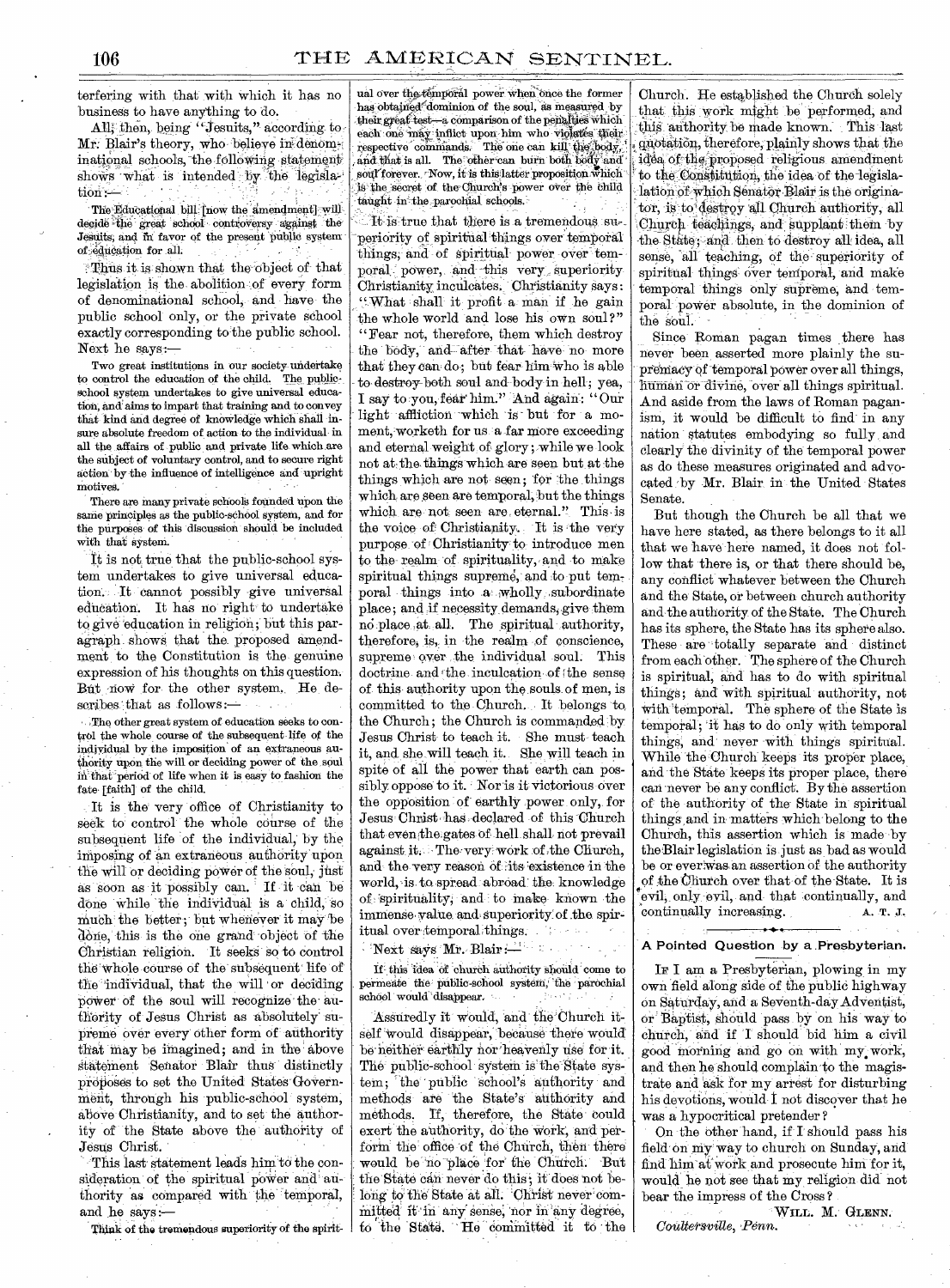# Religion and the Church.

WREN so much is said *pro* and *con* about a union of Church and State, it is fitting that we know exactly what is meant by "the Church." Many people erroneously suppose that the term refers to some particular denomination, as the Methodist, Baptist, or Presbyterian. But this is not the case. To use the term in that sense would be manifestly unfair. If, in speaking of ." the Church," we should refer to to some special denomination, we would thereby imply that no other denomination could be a part of "the Church." With the exception, of the Catholic, nobody uses the term "the Church" with reference to any particular sect.

In the Bible "the Church" is declared to be the body of Christ. In one place Paul says of Christ that "he is the head of the body, the Church" (Col. 1: 18) ; and again he says that God "hath put all things under his feet, and gave him to be the head over all things to the Church, which is his body" (Eph.  $1: 22$ ,  $23$ ). Baptism is universally recognized as the entrance to the Church, as Paul says, " By one. Spirit are we all baptized into one body," and that this body is Christ, is shown by the words, "As many of you as have,, been baptized into Christ have put on Christ."

" The Church," then, in the strict sense of the word, is composed of those who are "in Christ," who have been converted, "born again," and are consequently "new creatures." From this it is very evident that, strictly speaking, no one religious sect, nor all of them together, can be called " the Church:" Everybody is willing to admit- that in every denomination there are those who are really members of "the Church," because they are united to Christ; but nobody will claim that all of any denomination are truly Christian.

Since we cannot always distinguish the true professor from the false one, it is evident-that the extent of the Church is known only to him who can read the heart; but it. is not convenient always to make this fine distinction in our conversation, neither is it possible; and therefore we speak of all who profess the religion of Jesus as members of his. Church. Thus we *assume,* since we cannot *decide,* that each individual's profession is an honest one.

Now mark this fact : the religion of Jesus, or the profession of that religion, is the distinguishing characteristic of the Church. It is that which makes the. Church, and without that there is no Church.

With this matter clearly in mind, we are prepared, to decide for ourselves whether or not the Religious Amendment party is in favor of a union of Church and State. And this decision shall be made from the published statements of that party. In the New York Convention of the National Reform Association, held in 1873, Dr. Jonathan Edwards, of Peoria, Ill., said: $-$ 

It is just possible that the outcry against Church and State may spring rather from hatred to revealed religion than from an intelligent patriotism. But where is the sign, the omen, of such Church and State mischief coming upon us? Who will begin and who will finish this union of Church and State? If you think the Roman Catholic can do it in spite of the watchfulness of the Protestant, or that one Protestant sect can do it amid the jealousy of all other sects, or that all these sects would combine to effect a joint union with the State, you have a notion of human nature and of church nature different from what I have. Church and State in union, then, are forever impossible here; and, were it never so easy, we all repudiate it on principle. There are enduring and ever valid reasons against it. But religion and State is another thing. That is possible. That is a good thing; and that is what we aim to make a feature in our institutions. .

Exactly; and right here do we see the omen of a union of Church and State. We do not expect that in this country the Catholic Church will be the.State Church, nor that any one of the Protestant sect will be honored by an alliance with the State. Neither do we look for all the sects to combine and sink their individual names and thus form a union With the State. But  $\mathbf{\hat{w}}$ e do look for a desperate effort to unite Church and State ; and we claim that this effort will be made by the so-called National Reform party. And further, we claim that Dr. Edwards has admitted, even while denying it, that such union is the avowed object of that party. We leave it to the candid reader if the short argument at the beginning of this article, defining "the Church," taken in connection with Dr. Edwards' positive declaration, does not prove that a union of Church and State is the grand object sought by the Amendmentists.

"But," says one, "do you not teach that a man should carry his religion into his business? Why, then; should you object to religion in the State?" We do believe that if a man *has* religion he should manifest it in his business transactions as well as in church; but if he has it not, we would not have him simulato it. So likewise we believe in religion among individuals everywhere, for only individuals can be religious. No man, can be religious for another, neither can one man-or- any number of men make any man religious. And therefore we are not in favor of upholding religion by the laws of the State.

Perhaps it may be made a little plainer that religion in the State, is Church and State united. We say that the possession of true religion marks one as a real. Christian—a member of the Church of Christ. The association together of a body of people professing religion constitutes, outwardly at least, a branch of the Church of Christ. And so, likewise, the profession of religion by the State constitutes a State church. This is all the union of Church and State that has ever existed. And when such a union shall have been effected, what will be the result? Just this: religion and patriotism will be identical. No matter how pure some of the principles upheld by the laws may be, they can have no vitalizing, spiritual effect on the hearts of the people, because they will stand on the same level as the law defining who are eligible to office, and regulating the length of the presidential term. In short, the incorporation of religion into the laws of the State, marks the decline of religion in the hearts of the people. And this is what the Religious Amendment party is pledged to bring about.

Ought not all lovers of pure Christianity to enter a hearty and continued protest against such a proceeding?  $E. J. W.$ 

#### The Wisconsin Decision.

THE *Mail and Express* of this city.has a good deal to say against the Wisconsin Supreme Court decision excluding the Bible from the public schools of that State, but it has not given any good reason why the Protestant version of the Scriptures should be read rather than the Catholic version, nor why the Christian Scriptures should have a place in schools supported by the State, to the exclusion of the sacred books of other religions. How would those who insist upon the reading of the Bible in the public schools enjoy living in a Mormon community, and have a Mormon schoolboard and *ar* Mormon teacher make the reading of the "Book of Mormon" or the "Book of Doctrines and Covenants" a part of each day's programme of school work ? They would have just the same right to do it that Protestants have to compel the children of Catholic parents to listen to the reading of the Bible as translated by authority of King James.

But it will probably be said that the Protestant Scriptures ought to be read in the schools because they are the word of God. But that is only to say that the State has the right, not only to decide what is the word of God, but to require everybody to acquiesce in that decision. The position is utterly untenable, in the light of the history of the past. The State, being composed of individuals of many and varied beliefs, must of necessity leave religion and religious teaching entirely alone. A Christian majority has no more right to force the Bible upon the infidel minority than an infidel majority would have to force the "Age of Reason" upon a Christian minority. And we marvel that all Christians cannot see that in insisting upon the right of the State to *give* any kind of religious instruction whatever, they are placing themselves in a position where, were the majority to change, they would by their own course be estopped from denying the right of infidels, Mormons, or Ronaanists, to teach their religion in the schools where they have the .necessary number: of votes to sustain such. a course. The man who concedes the right of the State to dictate to the individual in matters of religion, simply confesses that he is ready to surrender his conscientious convictions should the Government command him so to do.

C. P. BOLLMAN.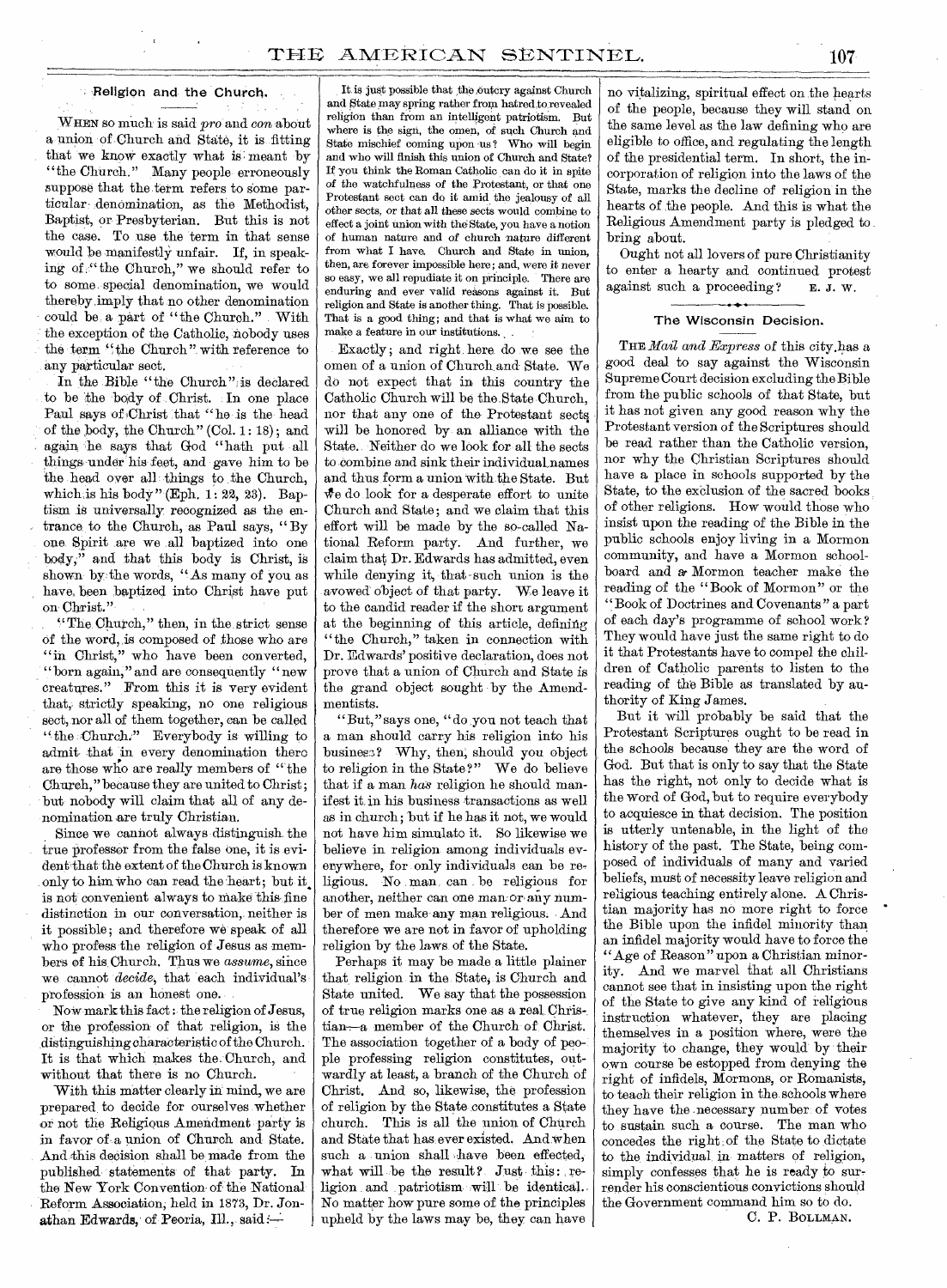# An Appeal to a Congressman.

UNDER the above heading the Rev. H. B. Maurer, a Baptist pastor in this State, has written a pointed communication, from which we make the following extract :-

Respected Sir :— As a Baptist, I have additional reasons to those that I am a Republican and one of your constituents, for asking you to use your influence to prevent the passage of the Breckinridge bill, now pending at Washington. By arts, unworthy of religious men, that bill is made to appear non-religious, and therefore constitutional; and before proving that it is neither, pray let me remind you that from religious legislation we Baptists, as history shows, have in times past been the greatest sufferers; that the union of Church and State having proved a curse to Europe, our ancestors wisely formed a national Constitution on the principle of rendering to Caesar the things that are Caesar's, and to God the things that are God's.

As for the "civil Sabbath," there can be no such thing. Sabbath observance is a duty we owe to God and not to man; it is a subjective matter entirely; while things civil have to do only with the State, and our relations man to man. In God's law it finds a place where the duties toward him are defined, and in no other relation can it be placed, while things which we call civil are in that part of the law where man's relations to man, society, and the State, are defined. The laws of our land rightly may have to do with stealing, adultery, murder, false witness, etc., as these are civil matters, but I deny, sir, that they can have anything to do with idolatry, blasphemy, or Sabbath observance, as these are not civil matters, and have to do only with the relations between man and his Maker.

As for the sanitary Sabbath, another piece of sophism to secure religious legislation, I deny the right of the law of the land to define how much, or just when, a man shall rest. I deny that it should say I shall and must rest one day in seven because it is good for me, as I would deny its right to say that I must bathe once a day, or once in every seven days; or that I should refrain from eating pork, or mixing pickles with my ice-cream, because thus to bathe or thus to refrain is good for me. I prefer. to receive such instruction from my physician and not from Congress nor the American Sabbath Union.

Sabbath observance can and must be secured through education and persuasion only, and not by coercion. The gospel persuades men to reverence sacred things from, motives of love, and not to compel them by force; therefore to do by law what ought to be done by the gospel is anti-Christian. Let the church members and ministers refuse to patronize Sunday cars and Sunday newspapers if they believe

that day sacred; let the former in their homes, and the latter from their pulpits, educate the people to reverence what they believe sacred, but let these ministers not be allowed to put upon Congress and the courts the work for which they are paid. Their position is practically saying, " We are a failure, we cannot do what we are commissioned to do; help us to earn our salaries." Such work belongs to the churches, and to them only, and it would be taking a long step backward if more laws were added to the iniquitous laws now found among our State statutes, which have never helped the Sabbath anywhere; for what Sabbath observance there is results not from civil statutes but from religious training.

Now, sir, the question may arise why I, a resident of New York, should be so opposed to a proposed law affecting the District of Columbia only. Simply because I see in this, another scheme to secure more extended legislation. It is like the camel which got his nose first into the tent. Let this bill pass, and Congress wilt have established a precedent; and as surely as day follows night, a national bill will follow, and it will be the Blair bill, already awaiting its turn.

# Why Can They Not See It?

WE here present an extract from the speech of Mr. J. 0. Corliss, made at the late hearing before the Committee on District of Columbia, on the Breckinridge Sunday-bill. It contains good points :—

This bill, instead of having a civil character, is a purely religious document, as you will notice by an examination of it. A civil bill can make provision for only civil matters; but this one enjoins the observance of a day, the non-observance of which is no incivility to any one. Sunday observance originated in religious worship, and has ever been regarded as a purely religious rite. Civil offenses are those which invade the rights of property or person; but if one labors on Sunday, he invades the rights of no human being. He robs no one of any property or of a single personal right. His neighbor may observe the day if he chooses, just the same as if the other man were doing so.

It is not the day on which the act is performed which makes it civil or uncivil. It is just as wrong to strike a man in the face on Monday, as to do it on Sunday. It is just as wrong to drink whisky on Monday, as to drink it on Sunday. If it were true that the day itself could constitute an act a civil offense, then it might be argued that labor on Sunday is a civil offense. But just as soon as the position is assumed, that labor is a civil offense (no matter on what day it is performed), then labor is made a crime. Therefore, by the terms of this bill, honest labor becomes a crime, for it expressly forbids any one to perform honest labor.

It may be said that labor becomes a crime *by being performed on Sunday.* But if labor is a crime when done on one day of the week, it is a crime on every day of the week, since it is not the day on which a deed is done that constitutes a crime, but the deed itself must be the crime (if crime it is) on whatever day it is performed. So then, if the courts of the country recognize the principle that labor done on one day is a crime, when on all other days of the week the same labor would be lawful, then they really legalize crime on every day of the week except that one. This shows the falsity of the claim that this bill is a civil one.

But it may be said that it is the disturbance to others, by the performance of Sunday labor, that constitutes it a crime. But why should Sunday labor disturb another any more than that which is done on any other day of the week ? Manifestly, only because it is thought to be religiously wrong. In other words, such disturbance can only be of a mental character. For instance, when I go out into my garden and quietly work, or even go out on the street and work on Sunday, I have taken nothing from any man. I do not deprive him of his right to keep the day. Then wherein is the disturbance? Certainly not in the deprivation of rights. It must then only be a mental disturbance. Upon this point, allow me to cite the decision of Judge Walton, of Lewiston, Maine, in a case where a man was prosecuted for drawing cordwood through the streets on Sunday. In his charge to the jury the Judge said that his impression was that the complaint could not be maintained, for the defendant had quietly and in an unobtrusive manner hauled his wood, without coming into the immediate neighborhood of a meeting. The prosecuting attorney suggested that it might have been where people were returning home from church. But the Judge decided that that would be but a mental operation, a matter of the mind, of conscience, because they *thought*  it wrong, that it did not look right. "For my part," he says, "I do not see why any one driving quietly along with his load on one day of the week should cause any more disturbance than on any other day of the week. It only disturbs people be cause they think it wrong." And this is the basis of all Sunday legislation; People think Sunday work to be wrong, and are therefore disturbed because some one else does not believe just the same as they do in the matter.

But if mental disturbance constitutes a civil offense, then the preaching of opinions diverse from those of the majority of people is also a civil offense, and is indictable in the courts of the country; for, as you have seen to-day by the personalities indulged in, there are men who are more or less disturbed by such work. It is thus easy to see that such reasoning would quickly deprive the minority of all their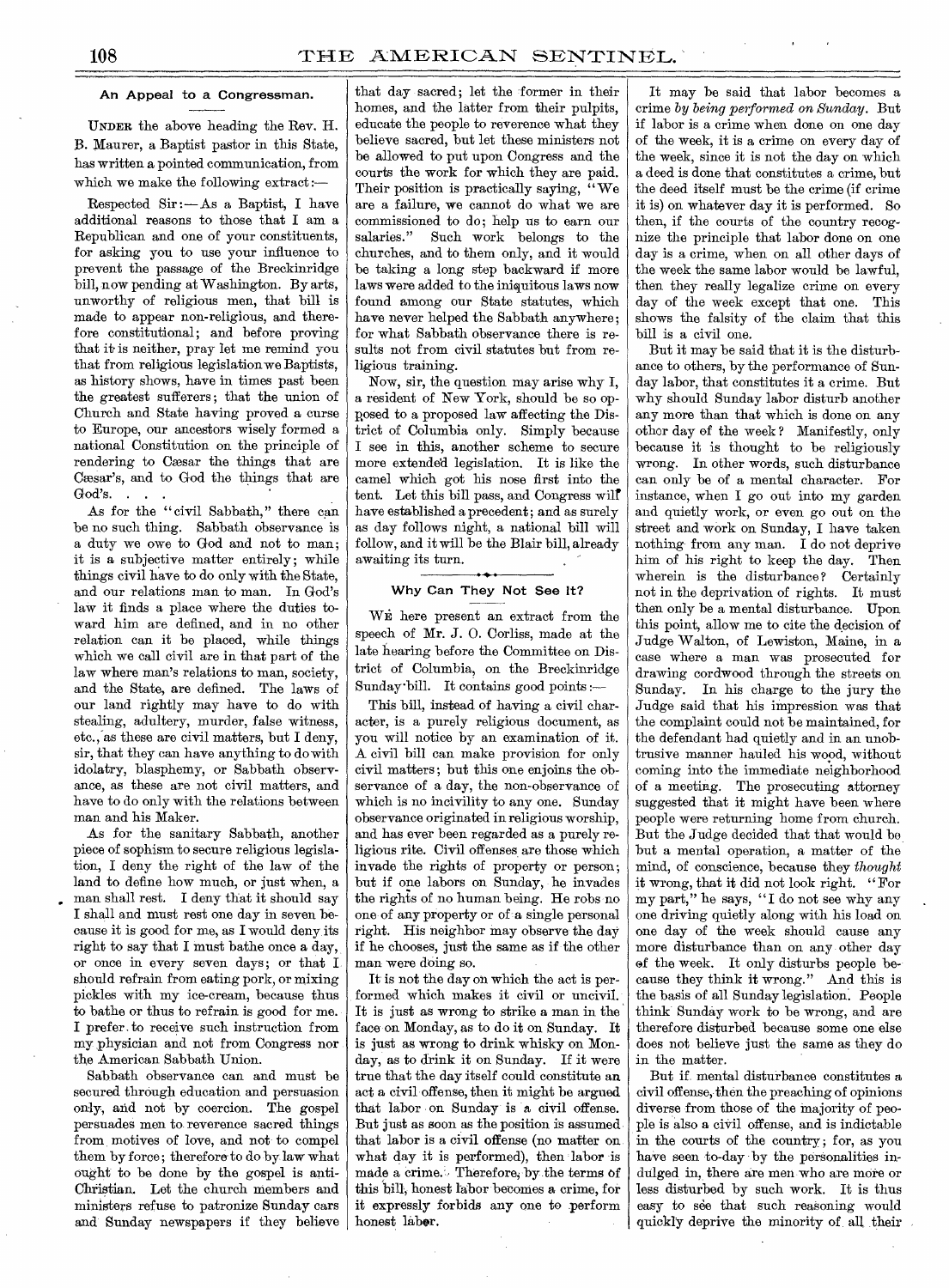religious rights. Let such a bill as this pass, and it would be but another step to make all *mental disturbance on Sunday a crime.* Then woe betide the man who dared publicly to proclaim any religious views on that day not in harmony with his neighbor ! There is danger in taking the first step in religious legislation. It is every one's privilege to keep the Sabbath, —not as a civil duty, but as a religious duty. That is, however, a matter belonging-wholly to individuals as a right of conscience, with which the courts have nothing to do, except to protect each one from disturbance in his devotions. But this bill is not necessary for that purpose, for every State and Territory in this Union has already a law providing that religious meetings; held on any day of the week, shall be protected from disturbance.

I wish here to reiterate the statement, that; Sunday was set apart only for a religious reason; and I will submit, on this point, an extract from the argument of Rufus King, made before the Superior Court of Cincinnati, in the well known case which. was tried to decide the question as to whether or not the Bible should be taught in the public schools of that city. Mr. King was attempting to show, in support of having the Bible taught as part of the public education, that it was the province of the State to enforce religion. And to prove his position true he cited the Sunday law of that State, saying

The proviso of the Sunday law exempts those only who *conscientiously* observe the seventh day of the week as the Sabbath. Why are they exempted ? Why, but because they *religiously* observe another Sabbath, ? Why, then, does the law of Ohio enforce the observance of Sunday 2—Manifestly because it is religious.

Then he says, upon the same point: "The same law makes it a penal offense to profanely swear by the name of God, Jesus Christ, or the Holy Ghost." This last statement of his is to show that the Sunday law of Ohio is wholly religious.

In this connection let me say, gentlemen, that the District of Columbia has just the same kind of Sunday law as that of Ohio. This law of the District of Columbia was in force when this book was issued which I hold in my hand, which was April 1, 1868; and I am told that this law (which I will read) was re-enacted in 1874. I quote from the law. Section 1 provides that—

If any person shall deny the Trinity, he shall, for the first offense, be bored through the tongue, and fined twenty pounds, . . . and for the second of-<br>fense, the offender being thereof convict as afore-<br>said, shall be stigmatized by burning on the forehead with the letter B, and fined forty pounds, . . . and for the third offense, the offender being thereof convict as aforesaid, shall suffer death, without the benefit of the clergy.

Section 10 of the same law has this :—

No person whatever shall do any bodily labor on the Lord's day, commonly called, Sunday, . . . and that every person transgressing this act, and being thereof convict by the evidence of one sufficient witness, or confession of the party, before a civil magistrate, shall forfeit two hundred pounds of tobacco.

*Now,* gentlemen, that law has never been repealed.

Mr. GROUT: Don't you think it ought to be repealed ?

Mr. CORLISS: I think all Sunday laws are unconstitutional, and should not exist. But I was about to say that this law does still exist; and by reference to the statutes of the District of Columbia it will be seen that the police of the city of Washington are obliged to enforce that law. I read:

It shall be the duty of the Board of Police, at all times of the day or night, within the boundary of said Police District, to see that all laws relative to the observance of Sunday are promptly enforced.

Now, why has not this law been enforced ? Certainly not because there is no such law, but because it is part of a statute savoring so strongly of the Dark Ages as to make every one ashamed of it. But it is this kind of company in which Sunday laws were originally found; and that .is where they belong, for they are but a relic of the old system of Church and State. Indeed, this law now in force in the District is as near to representing a Church and State power as it could well be.

Again : if this bill contemplates only a civil law, what right has it to exempt from . its penalty a person, simply because he may hold a certain *religious faith?* According to the provisions of this bill, a man who has a certain religious faith may do what another man without such a religious faith cannot do. This shows that it is religious, and not civil. It matters not what a man's religious faith is, it cannot exempt him from the penalties provided by law against civil offenses, for the reason that a man's religious faith cannot determine his innocence in such a case. It is just as wrong for a professed Christian to be found fighting in the street as for an avowed infidel; and it is no greater offense for an infidel to be thus engaged than for a Christian. These things are recognized by the courts.

Take, for example, the law against polygamy. It does not exempt a man who happens to have a peculiar religious faith in relation thereto.. Not by any means. One who believes it right, religiously, to violate that law, finds no favor because of his religious belief. Why is this ?--Simply because the law against polygamy is held to be purely a civil law. In fact, a civil law can do nothing else than to hold every offender guilty, whoever he may be, or whatever may be his religious faith. Any exemption in a law in favor of a certain religious belief immediately stamps the law as religious. But according to this bill, a law may be enacted which will recognize one man as a criminal because he lacks certain elements in his religious belief, while another man having these elements may be considered a good' citizen, even though he has done the very same act by which the other man 'was adjudged guilty; and *the framers of this bill must be marvelously dull of comprehension not to be able to see it.* 

## Opposition Leagues.

WE mentioned a week or two ago, the plan adopted by the Sunday-law managers in Chicago, of organizing a Sunday-rest League in each ward which is to 'work for Sunday laws and their enforcement; and for the election of candidates pledged to their enactment and enforcement. But this matter does not stop there; the other side of the question have also taken up the work of organizing leagues in opposition to this. This is called the Personal Rights League; and it numbers already in Chicago 25,000 voters. One of the purposes of this league, is directly to antagonize the other.

We do not take sides with this league as such, no more than with the other; but it is worth while for professed Christians who form the Sunday-rest Leagues, to run ward politics, seriously to consider that matter and count the cost. Are they ready to carry that contest clear through when they enter ward politics ? Entering upon it as Christians are they going to continue to be Christians, and to do in all things according to real Christian ethics ? If so, how do they expect successfully to meet the political opposition which is bound by no such considerations ? If they expect to conduct their ward politics in all respects upon sound Christian principles, and be successful,—they might just as well stop before they begin. And if they are not going to do this, they had *better* stop before they begin. In truth the latter will be their only alternative. They will have to meet political methods in a political way, and with like methods, all the time if they are going to win.

Therefore they had better stop before they begin, because religious politics is ever so much worse than civil politics; and corrupt religious politics is infinitely worse than corrupt civil politics. • Every league that is formed by those politicalreligious bodies, will be met by an opposition league, and then the question of winning is simply a question of which shall be most successful in political scheming. Professed Christians ought to learn that it is not through politics that Christianity makes its true influence felt, nor is it by political campaigns that it wins its victories. A. T. J.

" SENATOR BLAIR," says the New York *World, "* writes to a city newspaper that the failure of his Educational bill was due in great measure to the neglect of the metropolitian press to report his speeches. What does he mean? The newspapers of this city have no vote in the Senate. The men who heard his speeches voted against his measure." • \* •

WE believe the Church is stronger on its own foundation than when it leans on something else. Whenever the Church reaches out to the State for help it places God below the civil Government, or at least on an equality with *it.—Colorado Graphic.*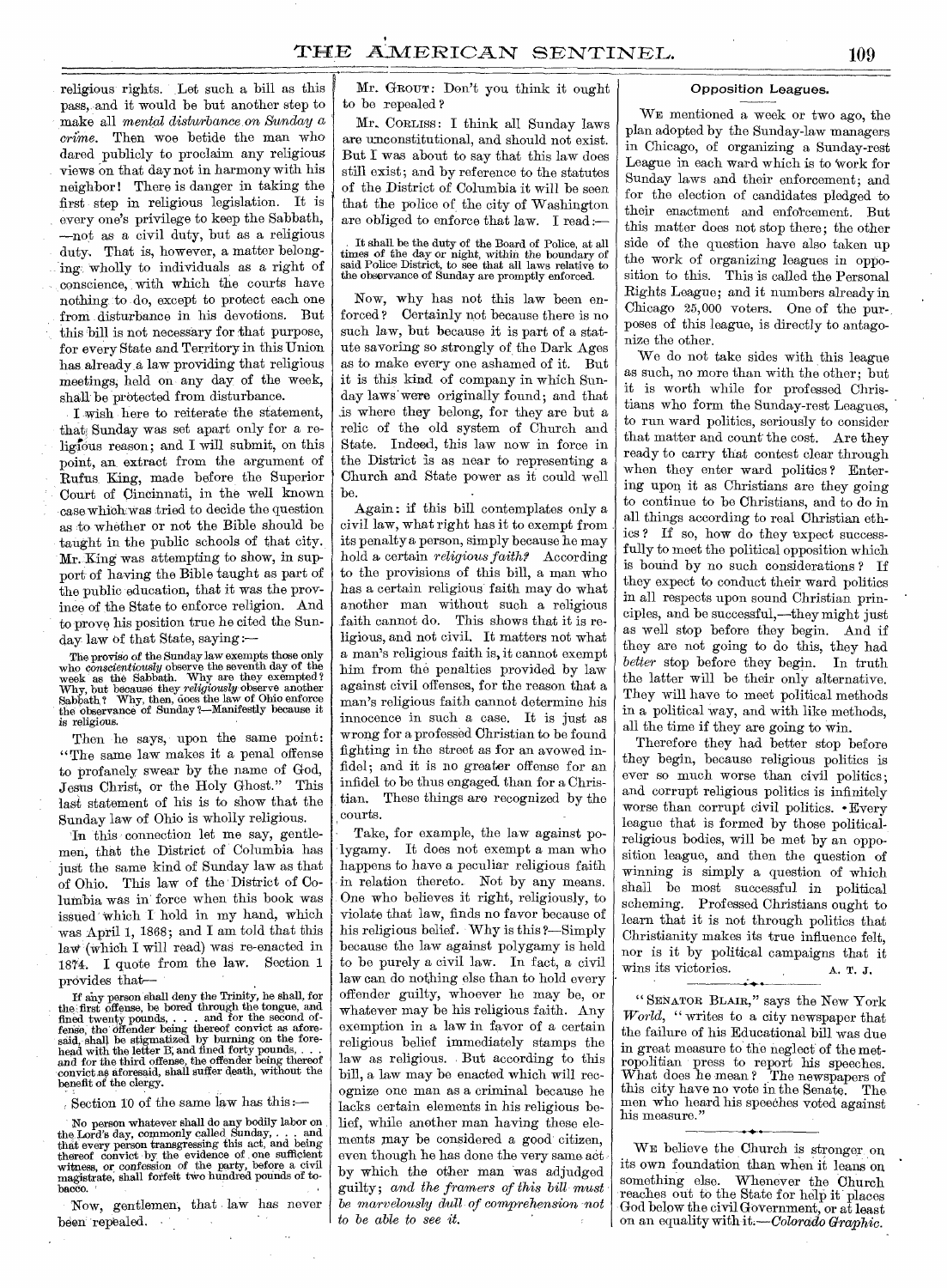

| $\cup$ , ELDREDGE, $\cdot \cdot \cdot \cdot \cdot \cdot \cdot \cdot$ Tresulent. |  |  |  |  |
|---------------------------------------------------------------------------------|--|--|--|--|
| W. H. MCKEE. Secretary.                                                         |  |  |  |  |
|                                                                                 |  |  |  |  |

# Doing Good Work.

THE International Tract Society, asagent for the distribution of the literature of the National Religious Liberty Association in the territory covered by the Society, is doing a great work. The president writes: "There is no limit to what the Society might accomplish; the only hindrance being the lack of money necessary to pay for the literature that we find so many excellent openings for." He has appealed to his Society, to increase its membership, and donate means for this purpose.

A secretary has been appointed to have especial charge of this department. The different offices report thousands of pages of matter sent out weekly.

The publications issued by the National Religious Liberty Association, are such as all patriotic, thinking citizens should read and ponder.

# Petitions and Leaflets.

BLANK petitions against religious legislation are now published in two sizes. The smaller size, is intended more especially for the use of lecturers, and is ruled for four, signatures.

The larger blank is prepared in the English, French, Swedish, German, and Dutch language.

The leaflet intended, to be used in the solicitation of signatures, is entitled, "My reasons for signing the petition against religious legislation," and contains sixteen cogent reasons for so doing, expressed in plain and simple language. This is furnished free to workers. All should have it, and so use it, that every signer can have no possible excuse for not knowing fully what he is signing, and why he signs. It should not be forgotten, for a moment, that the object of this canvass, is not so much to gather the largest number of signatures possible as to bring to the minds of the people, a knowledge of the course of religious legis- ,

lation which is being attempted, and arouse them to a study of the principles involved. Those truths which are at the foundation of Christianity pure and undefiled, are at stake in this question. They who canvass intelligently for signatures to these petitions, are teaching the alphabet of true religion. It is only by the acquirement of this alphabet, that it becomes possible to read the word of God understandingly, in its application to the events of this age, and comprehend the philosophy of history, in its true relation to the gospel. The one who rises to the opportunity which the Religious Liberty Association offers, of preaching the word of truth, in a language which all men *must* understand, and making a practical application of its principles to the rules of the civil policy, which are to govern their daily life and actions, will be he who realizes most fully, that " the fear of the Lord is the beginning of wisdom;" and, being well grounded in that, "then shalt thou understand righteousness and judgment and equity, yea, every good path." w .H. M.

# "Is This a Christian Nation?"

IN a Sunday lecture\* delivered in Philadelphia, March 2, Rabbi Joseph Krauskopf gives a forcible and logical reply to the question, "Is this a Christian Nation?" He cites the rapid increase of a heterogeneous population as varied in religious belief or unbelief, as in nationality,—the millions of those who do not believe in Christianity at all, unbelievers, Agnostics, ethical culturists, free religionists, Jews, Mohammedans, Confucianists, Buddhists, etc.,—and shows that their presence precludes the possibility of this being either technically or theoretically a Christian Nation, in the National Reform sense of the expression.

In opening his discourse the Rakbi speaks as follows: "In view of the strenuous efforts now being made by some religious organizations, to secure the passage by Congress, of the three religious measures now 'before it—the Blair Sunday bill, the Breckinridge Sunday bill for the District of Columbia, and the Blair Educational amendment, which provides for the teaching .of the principles of Christianity in the public schools —the National Religious Liberty Association, an organization effected to oppose all religious legislation by the civil Government, is exerting its utmost to effect the defeat of these bills. To attain this end, it enlists the support of every liberal preacher, and speaker, and editor. It is represented at Washington by men whose duty it is to oppose the three religious measures now before Congress. It gathers signatures in nearly -every State and

\* Our Pulpit Sunday March 2, 1890, published by Oscar Kionower, 647, North Seventh St., Philadelphia' Single copies, 6 cents.

Territory in the Union, to a petition to the Senate and to the House of Representatives ' Not to pass any bill in regard to the observance of the Sabbath or Lord's day, or any other religious or ecclesiastical institution of right,' etc. By means of such systematic and energetic opposition, the friends of liberty of conscience were enabled to defeat, last year, what was commonly known as the Blair Sunday-rest bill, and the Blair amendment of the Constitution of the United States respecting establishments of religion and free schools, which were, excepting a few slight modifications, the same bills that Senator Blair has again introduced this year.

"Not content with last year's defeat the Senator from New Hampshire is again exerting his utmost, with the aid of hundreds of preachers, and millions of signatures, to foist a Puritanic Sabbath upon the people of the United States, a Sunday law that shall make labor, amusement, the collection and transmission of mail, railway traffic on the ' Lord's day' punishable as crime, and an amendment to the constitution of the United States, which shall make the teaching of the ' fundamental and non-sectarian principles of Christianity' obligatory in every free public school. To enable the friends of Conscience to achieve another victory, and again to protect the Constitution of the United States from dangerous tamperings, aid is solicited." . . . "I believe that it is high time that every American should understand fully, that here in our country, Church and State are totally separated, that this separation is ineradically engraven upon our Constitution, is interwoven with every fibre of every American freeman, and that, whoever attempts to form, by means of legislation, a link between them, aims at extinguishing the brightest star in the diadem of our glory, he is a traitor to his country, an enemy to his fellow citizens, a violater of the most sacred and the most cherished of all our possessions."

He arraigns the Blair measures before Congress and says: "We know the subterfuge to which the Honorable Mr. Blair has resorted, this year. Last year's bill demanded the teaching of the `principles of the Christian religion ' in the public schools. In this year's bill, he has somewhat altered the phraseology: he demands the teaching ' of the fundamental and non-sectarian principles of Christianity.' The alteration is an ingenious blind, but as illogical as ingenious. mental non-sectarian principles of Christianity,' are contradictory terms. The fundamental principles of Christianity, must necessarily involve the divinity of Christ, and this involves a mass of specifically Christian beliefs and doctrines."

The address closes with this paragraph : " I am glad that a National Religious Liberty Association has been organized,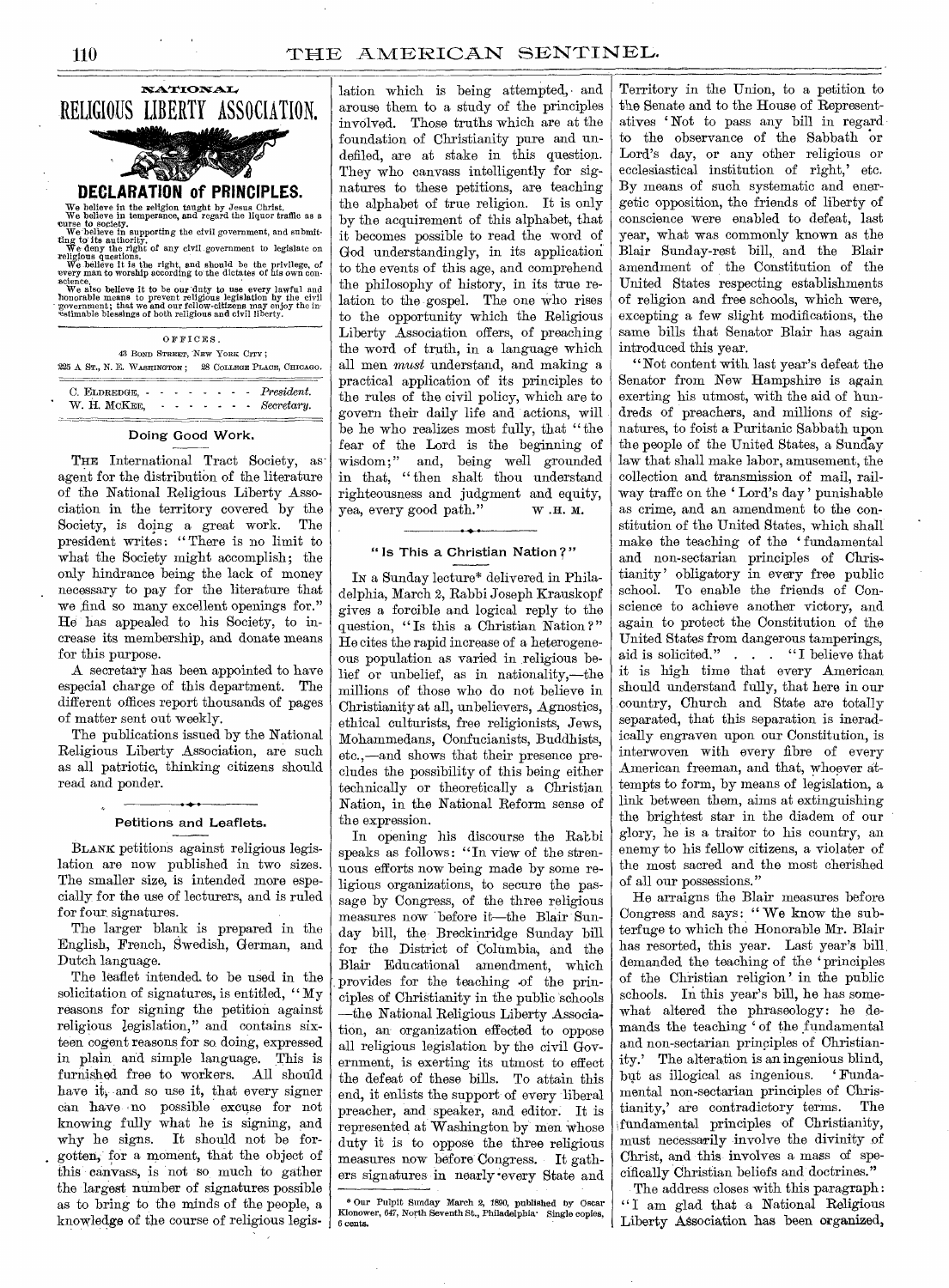nation, but a Government of *all* This IMPORTANT WORK SHOWS CLEARLY THE RELATION THAT SHOULD EXIST and that it is preparing for an active opposition. Let us give them whatever aid we can. Let us gather all the signatures we can for their petition to Congress. Let us show that we can oppose the Church and yet be friends of education and religion. Let us show that we can be loyal to the Constitution, without being hostile: to the Bible; that we can separate the two, without making either the one or the other the loser by the severance. Let us insist upon our religious liberties. Let us insist that ecclesiastical property shall not be exempt from just taxation; that chaplains shall not be employed by the Government; that neither the President of the United States, nor tho Governors of the various States, shall appoint religious festivals or fasts; that Puritanic Sabbath laws shall be repealed; that the Bible shall be excluded from the public schools; that no exclusive privilege shall be conceded,- in any, department of the National or State Government to Christianity or any other special religion; that this is not a Christian Government, nor a Government of any other denomithe people, and for  $all$  the people, and by *all* the people.'"

STATE SECRETARY E. T. RUS-SELL, of Obio, writes that he has met with a most favorable reception in his lecturing, throughout the State. He finds villages and medium-sized towns to be the most satisfactory fields of labor. It is his custom to give three lectures in a place, and he frequently finds those who assist him materially in the circulation of the petition, and in other ways.

 $\mathbf{0}$ 

THE editor of a prominent paper in a western city writes: "Having read, in this week's issue of the AMERICAN SENTINEL, the Declaration of Principles and objects of your Association, I am in hearty sympathy with them. . . . The advocates of the different forms of religious legislation are many, and prompt and effective work should be done to educate as to the true scope of civil government, and the duty and the right of the individual to worship according to the dictates of his conscience. I wish your Association Godspeed in its worthy work."

# **GOOD FOR ALL TIME! HE NATIONAL SUNDAY** THIS PAMPHLET CONTAINS THE ARGUMENTS IN BEHALF OF THE RIGHTS OF

AMERICAN CITIZENS, AND IN OPPOSITION TO THE BLAIR SUNDAY-REST BILL, WHICH MR. JONES PRESENTED BEFORE THE SENATE COMMITTEE ON EDUCATION AND LABOR DECEMBER 13, 1888. Mr. Crafts has pronounced the report as published

# **"MIGHTY INTERESTING READING."**

And Mr. Jones' comments make it more so. His argument is enlarged to what it would have been without Senator Bair's interruptions, objections, and counter-arguments, and is accommed<br>panied with answers to all of his objec

**Sunday-Law Movement of the Fourth Century,** 

*AND* THE **Sunday-Law Movement of the Nineteenth Century.** 

The Methods Used in Securing Indorsements to the Petition for the Blair Bill, and the Workings of Such Sunday Laws as are Proposed for the United States.

The Work Contains **192 Pages** and will be Sent Post-paid on Receipt of 25c. Send for it! Read it! Send it to Your Friends!

> Address all Orders to **PACIFIC PRESS PUBLISHING CO.,**<br>43 BOND STREET, NEW YORK.

On OAKLAND, CAL.

# **NEW EDITIONS CIVIL GOVERNMENT AND RELIGION IN ENGLISH AND GERMAN**

By A. T. JONES,

One of the Editors of the AMERICAN SENTINEL.

**Scriptural, Logical, Plain, and Forcible.** 

BETWEEN CHURCH AND STATE AT THE PRESENT TIME, AS PROVEN BY THE BIBLE AND HISTORY OF THE PAST TWENTY-FIVE CENTURIES.

W. H. M:

CHAP. I outlines vividly the relation that existed between "Christianity and the Roman Empire."<br>CHAP. III distinguishes between "What is due to God and what to Gessar."<br>GHAP. III Shows for what purpose the "Powers that Be

# **CIVIL GOVERNMENT AND RELIGION**

Is a Pamphlet of 182 Large Octavo Pages, in English, Price 25 Cents; and in German, 228 Pages, Price 35 Cents.

MILLIONS OF COPIES

Should be Placed in the Hands of Thinking People at once. It Clearly Defines what Position American Citizens should Sustain Toward the Effort now on Foot to Secure Religious Legislation. Address,

**PACIFIC PRESS PUBLISHING- CO.,**  43 BOND STREET, NEW YORK,

OR OAKLAND, CAL.

**TEN LECTURES**  ON **NASAL CATARRH** 

**Its Nature, Causes, Prevention, and Cure, and Diseases of the Throat, Eye, and Ear, due to Nasal Catarrh ; with a chapter of** 

**CHOICE PRESCRIPTIONS** 

BY J. H. KELLOGG, M. D.,

*Medical Superintendent of the Largest Medical and Surgical Sanitarium in the World.* 

The work consists of 120 pages, and is embellished with a colored frontis-<br>piece and SIX BEAUTIFULLY COLORED PLATES, besides many<br>illustrative cuts of the throat and nasal cavity in health and disease. This little<br>work cos

PACIFIC PRESS PUBLISHING CO., 43 BOND STREET, NEW YORK.

Or OAKLAND, CAL.

**TYPEWRITER**  

**THE INTERNATIONAL!** 

A strictly first-class machine. Fully warranted. Made from very best material, by skilled workmen, and with the best tools that have ever been devised for the purpose. Warranted to do all that can be reasonably expected of the very best typewriter extant. Capable of writing 150 words per minute, or more, according to the ability of the operator.

Price **...**...\$100.00

If there is no agent in your town, address the manufacturers:

**THE PARISH MF'G CO.,**<br>Agents wanted. PARISH, N. Y

**FREE.** STENOGRAPHY and TYPE-<br>cilities and best of teachers. Address with stamp for return postage.

THE PARISH MF'G CO,.<br>Parish, N. Y.

WATERMAN'S IDEAL-



HAS THE MOST RELIABLE arrangement for feeding the ink from the reservoir to the pen.

It has the same sure principle *of operation*  (capillary attraction) and simple construction (a split) that have been used by the ordinary dip pen for 5,000 years to carry the ink to the paper. Remember it is a combination of the BEST ma-

terial, workmanship, and principle of operation. Don't waste your time or shorten your life with any other. Address,

PACIFIC PRESS PUBLISHING CO., 43 BOND STREET, -NEW YORE. Or OAKLAND, CAL.

### SAFETY PENCIL POCKET

Neat, cheap, serviceable, They perfectly secure pen or pencil in the pocket, so that it cannot fall out when stooping. Can be easily *and* safely at-tached to any part of the clothing. A smaltinvest-ment will prevent the loss of a valuable pen or pencil. PRICES.

#### No. 1. Russia leather, for 2 pens . . . 10c. No. 2. Russia leather for, 3 pens . . . 15e. Sent by mail on receipt of price. We guarantee these pockets superior in every particular to similar styles formerly sold and still offered at much higher prices, Address,

PACIFIC PRESS. PUBLISHING CO., 43 BOND STREET, NEW YORK.

Or OAKLAND, CAL



<sup>3000</sup>more Words and nearly 2000 more Illustra- tions than any other American Dictionary.

WEBSTER **IS THE STANDARD**  Authority in the Gov't Printing Office, and with the U. S. Supreme Court. It is recommended by the State Sup'ts of Schools in 36 States, and by leading College Pres'ts of U. S. and Canada.

It is an invaluable companion in every School and at every Fireside. Sold by all Booksellers. Pamphlet free. G. & C. MERRIAM& CO., Pab'rs, Springfield, *Mace.*: